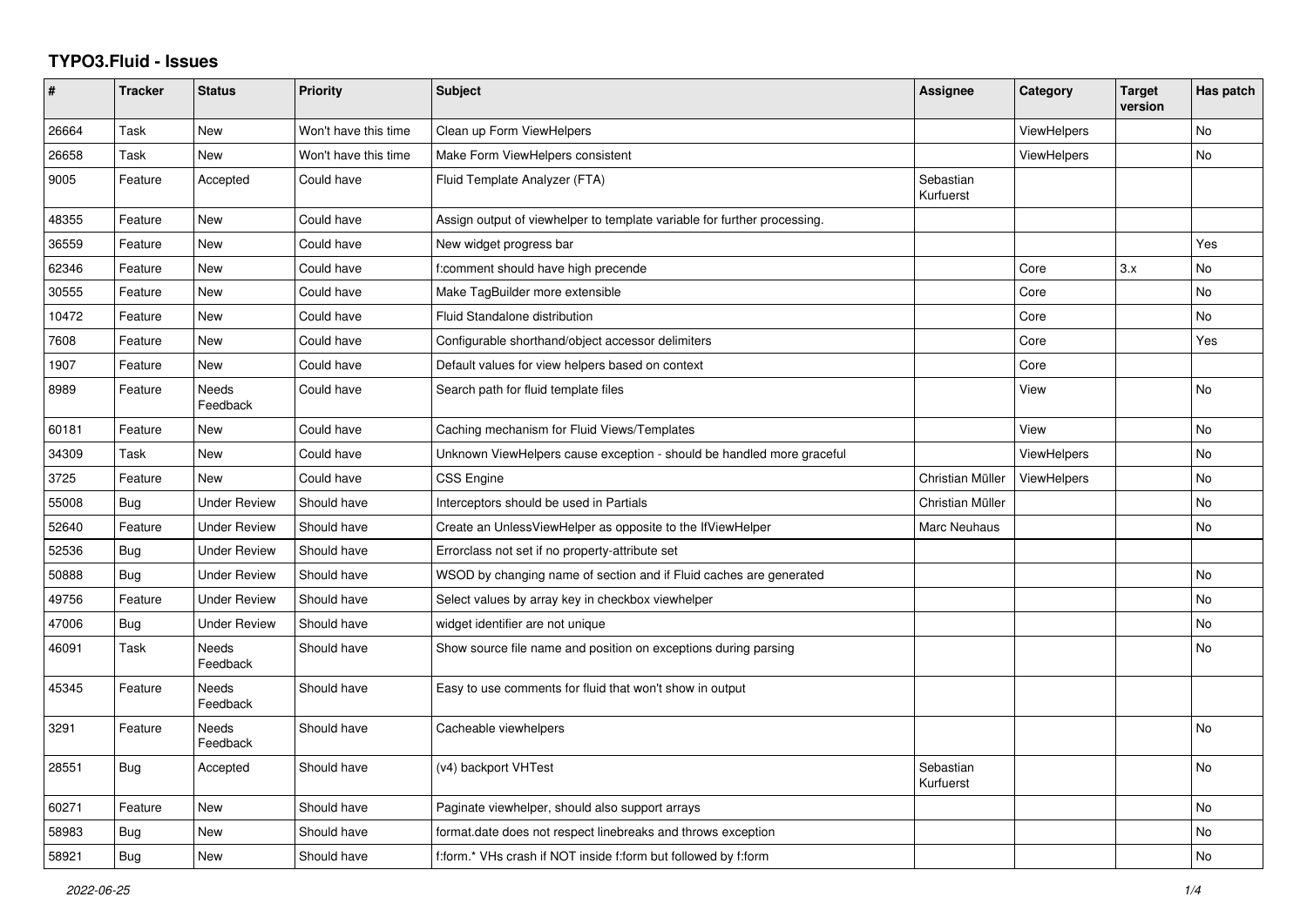| #     | <b>Tracker</b> | <b>Status</b>       | <b>Priority</b> | <b>Subject</b>                                                                                              | <b>Assignee</b>        | Category | <b>Target</b><br>version | Has patch |
|-------|----------------|---------------------|-----------------|-------------------------------------------------------------------------------------------------------------|------------------------|----------|--------------------------|-----------|
| 56237 | Task           | <b>New</b>          | Should have     | in-line (Condition) ViewHelpers should not evaluate on parsing                                              |                        |          |                          | <b>No</b> |
| 52591 | Bug            | New                 | Should have     | The Pagination Widget broken for joined objects                                                             |                        |          |                          | No        |
| 52419 | Bug            | New                 | Should have     | Wrong PHPDocs notation for default value inline f:translate viewhelper                                      |                        |          | 2.0                      | No        |
| 51277 | Feature        | New                 | Should have     | ViewHelper context should be aware of actual file occurrence                                                |                        |          |                          | <b>No</b> |
| 47669 | Task           | New                 | Should have     | FormViewHelper does not define the default request method                                                   |                        |          |                          | No        |
| 46545 | Feature        | New                 | Should have     | Better support for arrays in options of SelectViewHelper                                                    |                        |          |                          | No        |
| 45153 | Feature        | <b>New</b>          | Should have     | f:be.menus.actionMenuItem - Detection of the current select option is insufficient                          |                        |          |                          | <b>No</b> |
| 43071 | Task           | <b>New</b>          | Should have     | Remove TOKENS for adding fallback teplates in B                                                             |                        |          |                          | No        |
| 42743 | Task           | <b>New</b>          | Should have     | Remove inline style for hidden form fields                                                                  |                        |          |                          | <b>No</b> |
| 42397 | Feature        | New                 | Should have     | Missing viewhelper for general links                                                                        |                        |          |                          | No        |
| 40081 | Feature        | <b>New</b>          | Should have     | Allow assigned variables as keys in arrays                                                                  |                        |          |                          | <b>No</b> |
| 38130 | Feature        | New                 | Should have     | Checkboxes and multiple select fields should have an assignable default value                               |                        |          |                          | No        |
| 37095 | Feature        | New                 | Should have     | It should be possible to set a different template on a Fluid TemplateView inside an<br>action               | Christopher<br>Hlubek  |          |                          | <b>No</b> |
| 33215 | Feature        | <b>New</b>          | Should have     | RFC: Dynamic values in ObjectAccess paths                                                                   |                        |          |                          | <b>No</b> |
| 28554 | Bug            | New                 | Should have     | (v4) implement feature flag to disable caching                                                              |                        |          |                          | No        |
| 28553 | Bug            | New                 | Should have     | improve XHProf test setup                                                                                   |                        |          |                          | No        |
| 28552 | <b>Bug</b>     | New                 | Should have     | (v5) write ViewHelper test for compiled run; adjust functional test to do two passes<br>(uncached & cached) |                        |          |                          | <b>No</b> |
| 28550 | Bug            | New                 | Should have     | (v4) make widgets cacheable, i.e. not implement childnodeaccess interface                                   |                        |          |                          | <b>No</b> |
| 28549 | Bug            | New                 | Should have     | make widgets cacheable, i.e. not implement childnodeaccess interface                                        |                        |          |                          | No        |
| 13045 | Bug            | New                 | Should have     | Entity decode of strings are different between if-conditions and output of variable                         |                        |          |                          |           |
| 9514  | Feature        | New                 | Should have     | Support explicit Array Arguments for ViewHelpers                                                            |                        |          |                          |           |
| 46257 | Feature        | <b>Under Review</b> | Should have     | Add escape sequence support for Fluid                                                                       |                        | Core     |                          | <b>No</b> |
| 33394 | Feature        | Needs<br>Feedback   | Should have     | Logical expression parser for BooleanNode                                                                   | Tobias Liebig          | Core     |                          | No        |
| 39990 | Bug            | New                 | Should have     | Same form twice in one template: hidden fields for empty values are only rendered<br>once                   |                        | Core     |                          | No        |
| 32035 | Task           | <b>New</b>          | Should have     | Improve fluid error messages                                                                                |                        | Core     |                          | Yes       |
| 12863 | <b>Bug</b>     | New                 | Should have     | Attributes of a viewhelper can't contain a '-'                                                              | Sebastian<br>Kurfuerst | Core     |                          | No        |
| 4704  | Feature        | New                 | Should have     | Improve parsing exception messages                                                                          |                        | Core     |                          |           |
| 3481  | Bug            | <b>New</b>          | Should have     | Use ViewHelperVariableContainer in PostParseFacet                                                           |                        | Core     |                          | <b>No</b> |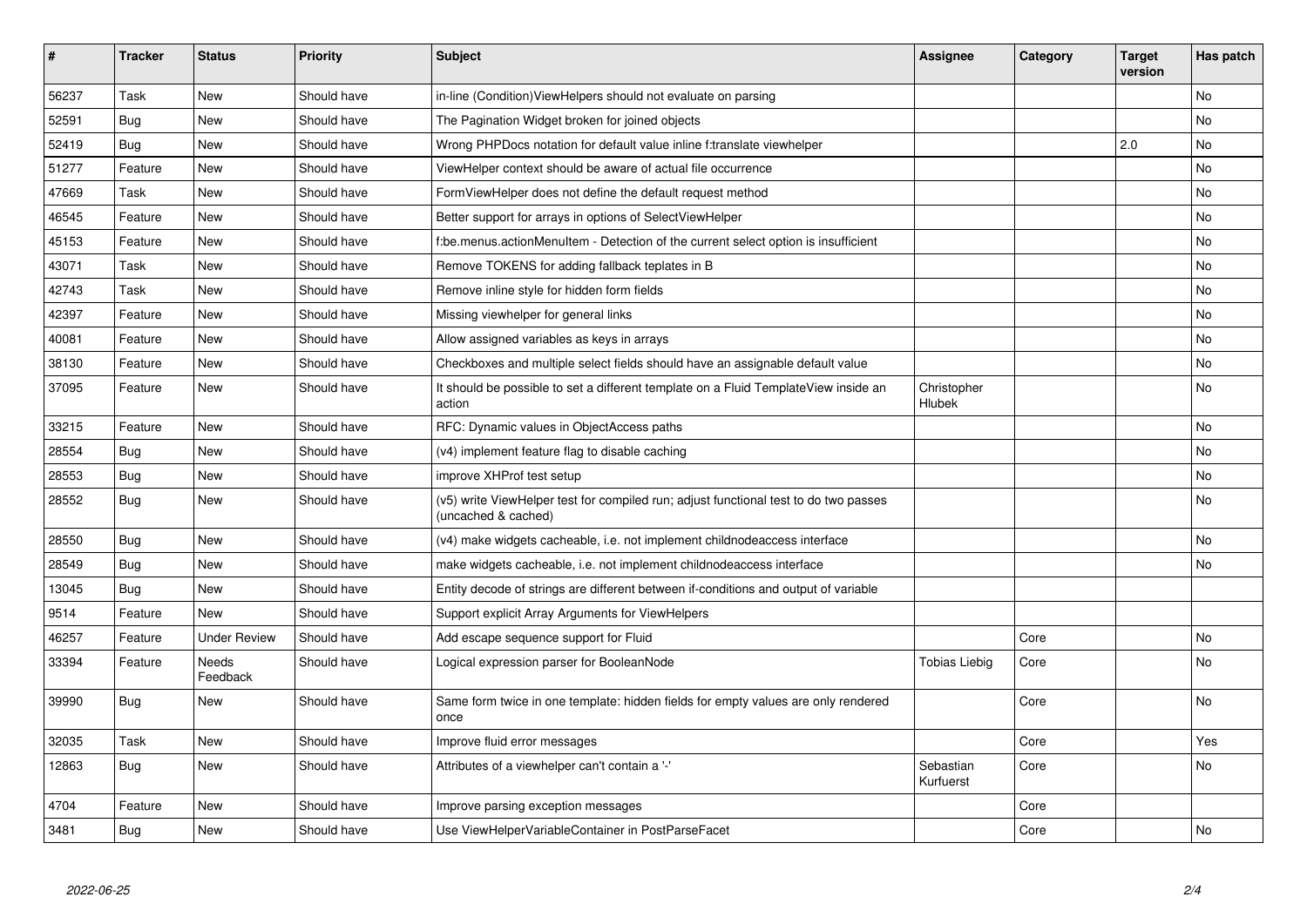| #     | <b>Tracker</b> | <b>Status</b>       | <b>Priority</b> | <b>Subject</b>                                                                                         | Assignee                    | Category           | Target<br>version | Has patch |
|-------|----------------|---------------------|-----------------|--------------------------------------------------------------------------------------------------------|-----------------------------|--------------------|-------------------|-----------|
| 46289 | <b>Bug</b>     | Needs<br>Feedback   | Should have     | Enable Escaping Interceptor in XML request format                                                      |                             | View               | 2.0.1             | No        |
| 45394 | Task           | New                 | Should have     | Forwardport Unit test for standalone view                                                              |                             | View               |                   | No        |
| 43072 | Task           | <b>New</b>          | Should have     | Remove TOKENS for adding templates fallback in Backporter                                              |                             | View               |                   | No.       |
| 65424 | Bug            | <b>Under Review</b> | Should have     | SelectViewHelper must respect option(Value Label)Field for arrays                                      |                             | <b>ViewHelpers</b> |                   | No        |
| 44234 | Bug            | <b>Under Review</b> | Should have     | selectViewHelper's sorting does not respect locale collation                                           |                             | <b>ViewHelpers</b> | 2.1               | No        |
| 43346 | Feature        | <b>Under Review</b> | Should have     | Allow property mapping configuration via template                                                      | Karsten<br>Dambekalns       | <b>ViewHelpers</b> | 2.1               | No        |
| 40998 | Bug            | Under Review        | Should have     | Missing parent request namespaces in form field name prefix                                            | Sebastian<br>Kurfuerst      | ViewHelpers        | 1.1.1             | No        |
| 34682 | Bug            | <b>Under Review</b> | Should have     | Radio Button missing checked on validation error                                                       |                             | <b>ViewHelpers</b> |                   | No        |
| 58862 | Bug            | Needs<br>Feedback   | Should have     | FormViewHelper doesn't accept NULL as value for \$arguments                                            | Bastian<br>Waidelich        | <b>ViewHelpers</b> |                   | Yes       |
| 36662 | Bug            | Needs<br>Feedback   | Should have     | Checked state isn't always correct when property is collection                                         | Kevin Ulrich<br>Moschallski | ViewHelpers        | 1.1.1             | No        |
| 8491  | Task           | Needs<br>Feedback   | Should have     | link action and uri action differ in absolute argument                                                 | Karsten<br>Dambekalns       | <b>ViewHelpers</b> |                   | <b>No</b> |
| 5933  | Feature        | Accepted            | Should have     | Optional section rendering                                                                             | Sebastian<br>Kurfuerst      | <b>ViewHelpers</b> |                   | <b>No</b> |
| 60003 | Feature        | New                 | Should have     | Add required-Attribute to f:form.password                                                              |                             | <b>ViewHelpers</b> |                   | No        |
| 54284 | Bug            | New                 | Should have     | Default Option for Switch/Case VH                                                                      |                             | <b>ViewHelpers</b> |                   | No        |
| 54195 | Task           | New                 | Should have     | Rename and move FormViewHelper's errorClass value, currently 'f3-form-error'                           | Adrian Föder                | <b>ViewHelpers</b> |                   | No.       |
| 49600 | Bug            | New                 | Should have     | f:form tag shown as a HTML on frontend                                                                 |                             | <b>ViewHelpers</b> |                   | No        |
| 39936 | Feature        | New                 | Should have     | registerTagAttribute should handle default values                                                      |                             | <b>ViewHelpers</b> |                   | No        |
| 37619 | <b>Bug</b>     | New                 | Should have     | Fatal Error when using variable in name attribute of Section ViewHelper                                |                             | <b>ViewHelpers</b> |                   | No        |
| 36410 | Feature        | New                 | Should have     | Allow templates to send arguments back to layout                                                       |                             | <b>ViewHelpers</b> |                   | No        |
| 30937 | <b>Bug</b>     | New                 | Should have     | CropViewHelper stringToTruncate can't be supplied so it can't be easily extended                       |                             | <b>ViewHelpers</b> |                   | Yes       |
| 10911 | Task           | New                 | Should have     | Tx Fluid ViewHelpers Form AbstractFormViewHelper->renderHiddenIdentityField<br>should be more reliable |                             | <b>ViewHelpers</b> |                   | No        |
| 9950  | Task           | New                 | Should have     | Binding to nested arrays impossible for form-elements                                                  |                             | ViewHelpers        |                   |           |
| 8648  | Bug            | <b>New</b>          | Should have     | format.crop ViewHelper should support all features of the crop stdWrap function                        |                             | ViewHelpers        |                   | No        |
| 53806 | Bug            | <b>Under Review</b> | Should have     | Paginate widget maximumNumberOfLinks rendering wrong number of links                                   | <b>Bastian</b><br>Waidelich | Widgets            |                   | No        |
| 36655 | Bug            | <b>New</b>          | Should have     | <b>Pagination Links</b>                                                                                |                             | Widgets            |                   | No        |
| 31955 | Feature        | New                 | Should have     | f:uri.widget                                                                                           |                             | Widgets            |                   | No        |